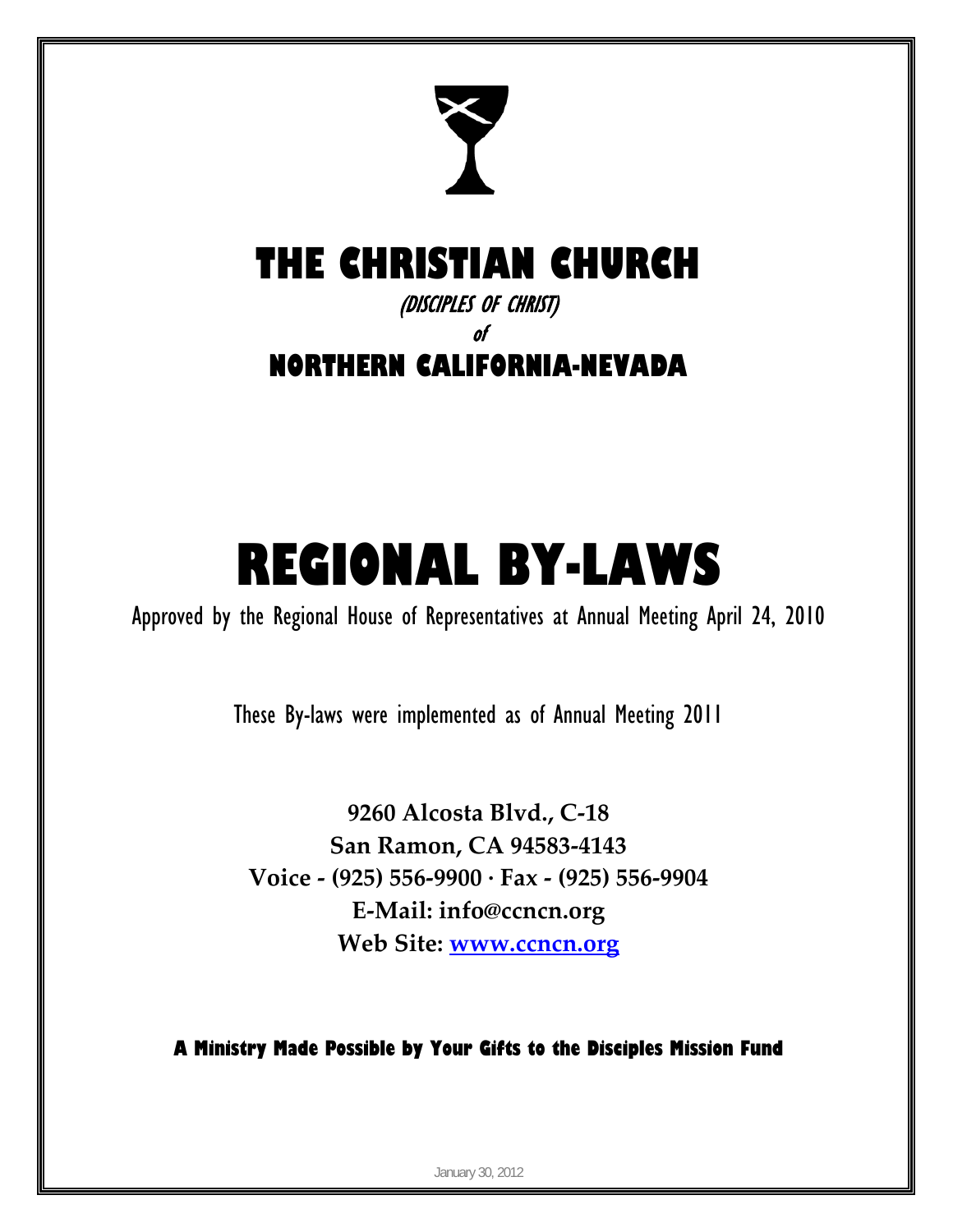#### BY-LAWS BACKGROUND 1/22/10

- Current By-Laws written in 1980, amended 6 times, only once since 1996
- $\blacklozenge$  Membership in the Region down from 10,660 in 1980 to 4,559 today
- $\bullet$  Number of churches with 150 or more members down from 30 to 8
- $\blacklozenge$  Number of churches down from 70 to 68, but with 10 ethnically oriented today, up from 1
- Convoluted nominating structure through 8 mostly non-functioning Geographic Areas
- ◆ 40 plus members on Board of Directors
- One whole page in By-Laws re Study & Concerns Committee which no longer functions
- ie, Current By-Laws just don't work very well
- By-Laws committee first meeting was in February 2007; last one January 11, 2010
- ◆ We reviewed the By-Laws of 6 other regions
- We met with Regional Staff
- We had input from former moderators
- We had a review by our Regional attorney
- ◆ We had 5 "outsiders" review draft 18
- The Board reviewed draft 19 and approved the concept of two Councils and Executive Cttee.
- We had 5 meetings with our churches on the R&R Road Trip in August of 2009
- The Board reviewed draft 22 on 10/10/09 and approved the draft in concept
- $\bullet$  This is draft 25. Used the word "Final" on this one because it sounds so good to the Committee
- We have incorporated many of the suggestions of those who have reviewed the various permutations. That input has made this a much better document.
- We believe we have produced By-Laws that that work today and for the foreseeable future
- If approved at Annual Meeting in April 2010 will take effect in 2011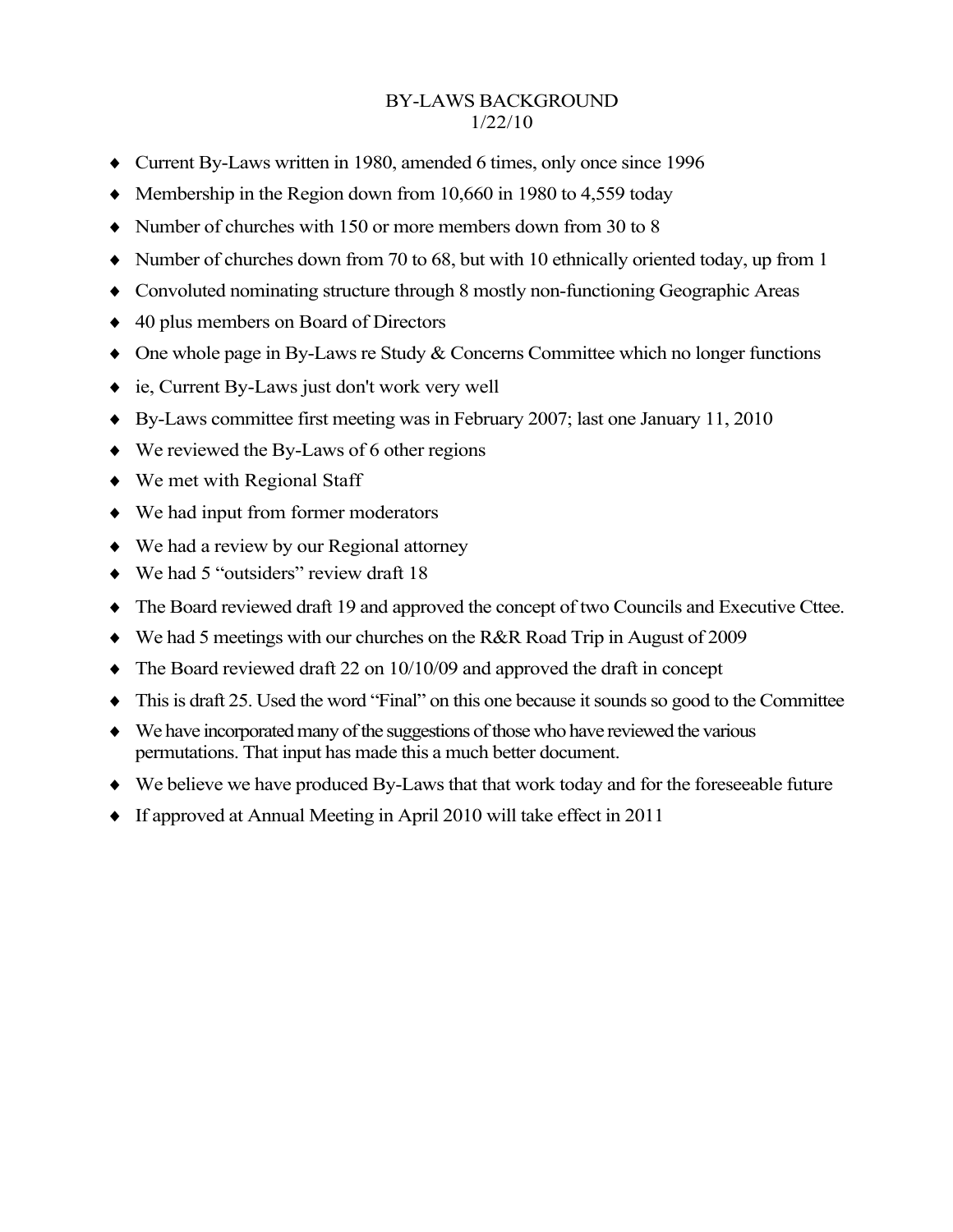#### BY-LAWS GLOSSARY 4/24/10

**Mission Cluster** A group of churches or people, related by geography or common mission or both, working together to carry out their mission. Examples are: a regional fellowship group; several churches sharing ideas on helping the homeless; the Regional Youth Ministry.

**Ministry Council** The body overseeing the ministry and mission of the Region. Oversees the Mission Clusters and fosters the Regional mission.

**Administrative Ministry Council** The body overseeing all administrative, legal, property and monetary functions of the Region.

**Executive Committee** The body overseeing the two Councils and ensuring the smooth functioning of the Region. It serves as the Board of Directors (required by California law) and, except for the authority of the Gathering, has final authority in Regional Affairs.

**The Gathering** Any meeting of the Congregations of the entire Region where everything from fellowship to voting occurs.

**Representatives of the Regional Expression of the Church** Four additional officers elected to the Executive Committee who are to take the broad view of the life and ministry of the Church. **Financial Steward** The biblical name for treasurer, who is the corporate Chief Financial Officer and

is a member of the Ad-Ministry Council, the Executive Committee and as needed serves on the Ministry Council.

**Financial Vice-Steward** Assists the Steward, is a member of the Ad-Ministry Council, the Executive Committee and as needed serves on the Ministry Council.

**Corporate Officers** As required by California law a President, Secretary and Chief Financial Officer who are, respectively, the Moderator and Secretary of the Ad-Ministry Council and the Financial Steward.

**Regional Elders** An appointed group, confirmed by the Executive Committee, who serve as spiritual support for pastors and church leaders. Five Elders serve as the Hearing Body.

**Hearing Body** The title of the group of five Regional Elders appointed to hear and resolve disputes.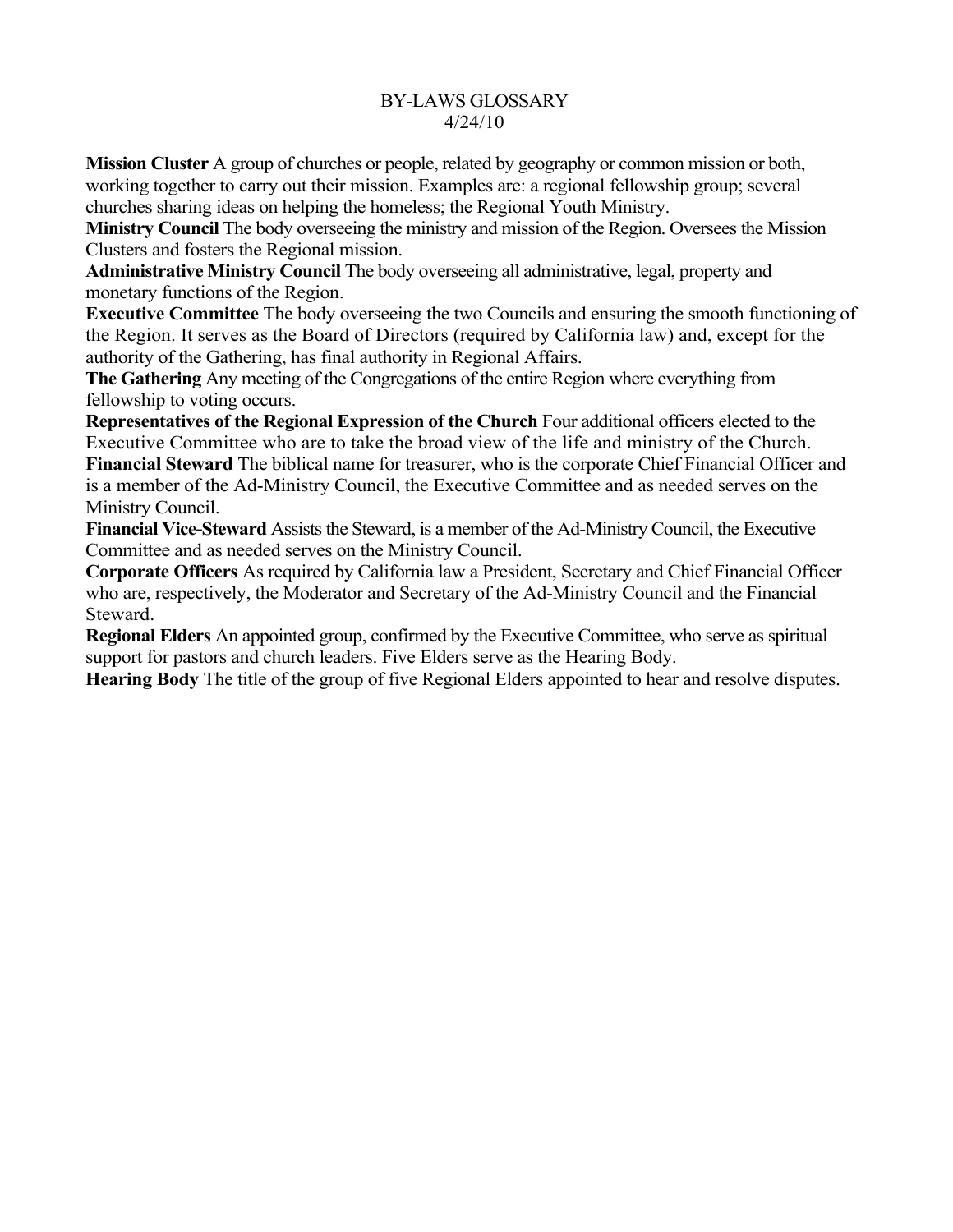#### BY-LAWS OF THE CHRISTIAN CHURCH (DISCIPLES OF CHRIST) OF NORTHERN CALIFORNIA-NEVADA

#### PREAMBLE TO THE DESIGN FOR THE CHRISTIAN CHURCH (DISCIPLES OF CHRIST)

As members of the Christian Church, We confess that Jesus is the Christ, the Son of the living God, and proclaim him Lord and Savior of the World.

In Christ's name and by his grace we accept our mission of witness and service to all people.

We rejoice in God, maker of heaven and earth, and in the covenant of love which binds us to God and one another.

Through baptism into Christ we enter into newness of life and are made one with the whole people of God.

In the communion of the Holy Spirit we are joined together in discipleship and in obedience to Christ.

At the table of the Lord we celebrate with thanksgiving the saving acts and presence of Christ.

Within the universal church, we receive the gift of ministry and the light of scripture.

In the bonds of Christian faith we yield ourselves to God that we may serve the One whose kingdom has no end.

Blessing, glory and honor be to God forever. Amen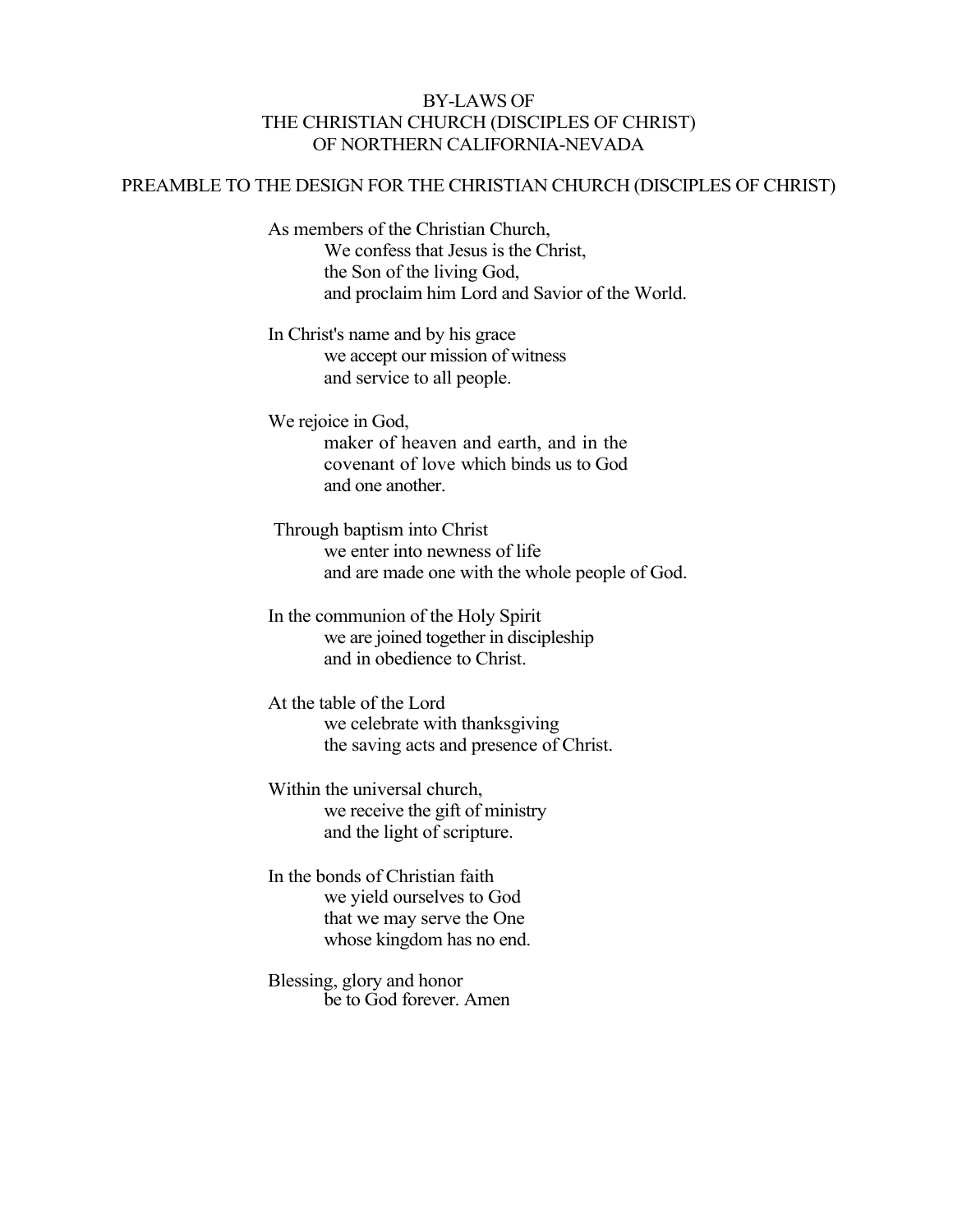#### HISTORICAL NOTE

The Christian Church (Disciples of Christ) in Northern California-Nevada is the legal successor of the first State Meeting held in Stockton, California, in 1855. As "messengers" from Northern California gathered, "they prayed, they sang and exhorted one another to good works; they began to plan for the organized work of planting churches and preaching the Gospel throughout the State of California." Meeting in Woodland in 1865, they became the Christian Church Missionary Society. In 1880 in Sacramento with delegates from around California, the first constitution was adopted and the first official board was elected. The name was Christian Churches of Northern California. Their purpose was to hire a state evangelist, supporting churches, developing colleges, and doing mission work.

The latest Constitution that can be found was adopted in Santa Cruz, California, on July 17, 1937, titled Constitution of the Convention of the Christian Churches of California North. Both Christian Churches and Churches of Christ are named. The purposes of the Convention were to promote fellowship among churches, get as many as possible to attend the Convention, promote the welfare of local churches and to promote the extension of the Kingdom of God.

On March 13, 1967, our current name appears on a Certificate of Restatement of the Articles of Incorporation filed with the Secretary of State. We do not know when the name change occurred.

#### ARTICLE I – WHO WE ARE

We are the Christian Church (Disciples of Christ) of Northern California-Nevada (hereinafter referred to as the Region), a California Corporation and a Region of the General Church, the Christian Church (Disciples of Christ) in the United States and Canada.

Members are those Congregations recognized by the Region as having either full standing in the Region or are in formation and officially under care.

#### OUR VISION

Based on Micah 6:8, our vision is to be a faithful and growing church that demonstrates true community, deep Christian spirituality and a passion for justice.

#### OUR MISSION

In covenantal relationship with our General Church, the Congregations of our Region and with other bodies that share our vision, we invite everyone to discipleship - not mere church membership - calling out and nurturing the infinite variety of spiritual gifts bestowed by God in the lives of all. We will establish and receive new Congregations. We will nurture all Congregations by providing assistance, counsel and pastoral care. We accept the invitation of Jesus in Acts 1:8 to follow him by witnessing, loving and serving from our doorsteps "to the ends of the earth."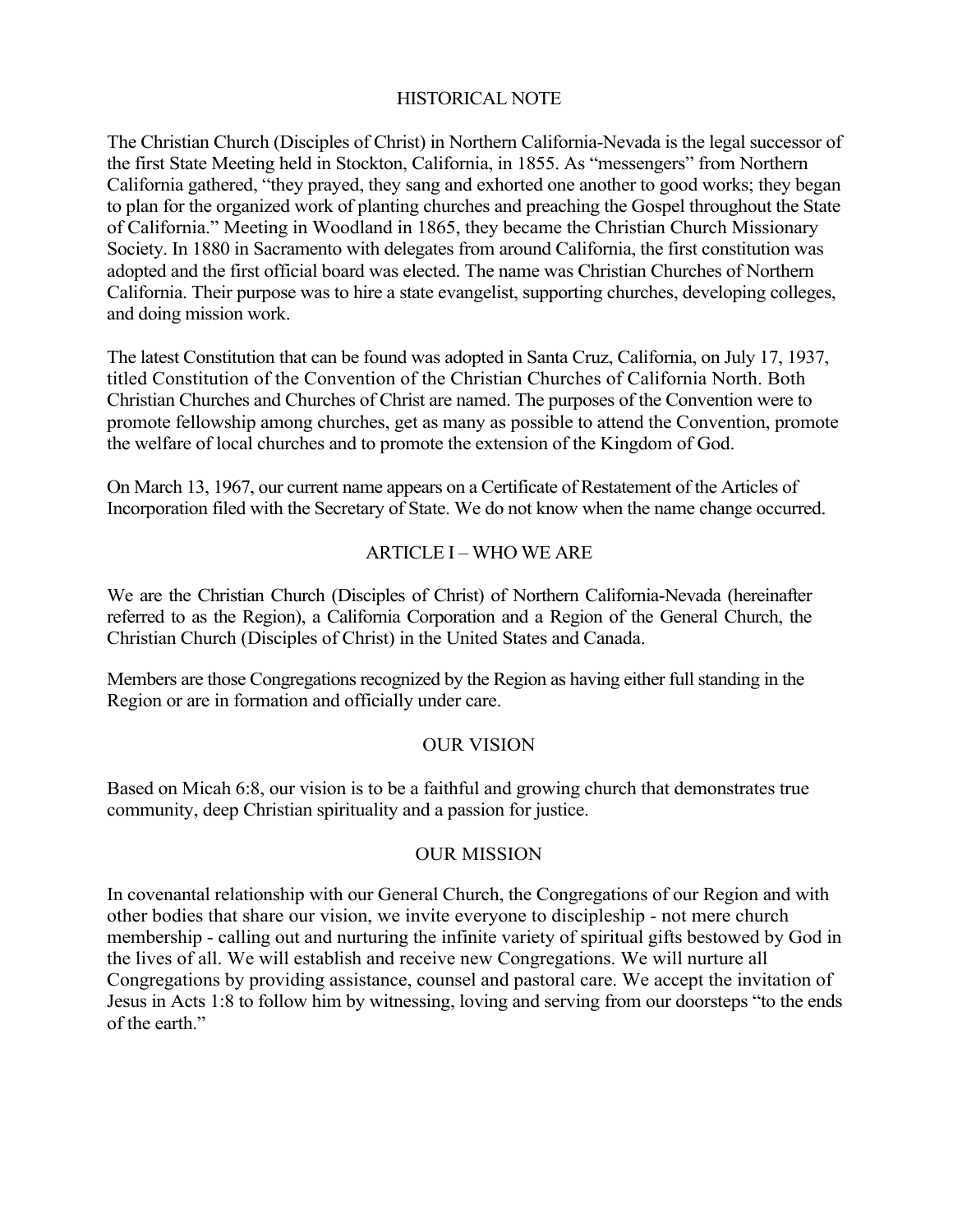#### ARTICLE II – HOW WE ARE ORGANIZED

- A. The Region is governed by four bodies:
	- 1. The Gathering, the time when all come together, has final authority over all Regional matters. For the day-to-day operation of the Region, the authority of the Gathering is delegated to the other three bodies.
	- 2. The Executive Committee acts as the Board of Directors. Other than matters reserved to the Gathering by Art. III, Sec. 1, Para. A4, or any other matter accepted by the Gathering for decision, the Executive Committee has final authority in all Regional matters.
	- 3. The Administrative Ministry Council (hereinafter referred to as Ad-Ministry Council) is responsible for the administrative, legal, property and fiscal concerns of the Region.
	- *4.* The Ministry Council is responsible for facilitating and coordinating the Regional ministry programming and the spiritual and human concerns of the Region*.*
- B. The Vision and Mission of the Region will be the guiding principle of all four bodies.
- C. All bodies will adhere to the ethical, legal and procedural guidelines of the Region.

#### ARTICLE III – HOW WE WORK

#### SECTION 1 – GOVERNING BODIES

#### A. THE GATHERING

- 1. No less often than annually, the Congregations of the Region will meet in a Gathering for worship, inspiration, learning, contemplation, fellowship, promoting the mission of the Region and conducting the business of the Corporation.
- 2. The Executive Committee will set the time and place of all Gatherings giving no less than thirty (30*)* days notice.
- 3. The business of the Corporation will be conducted at a meeting of the Delegates to the Gathering with the Convener of the Executive Committee presiding. In the absence of the Convener the Moderator of the other Council will preside. Delegates will be selected by member Congregations.

a. Each Congregation will select two (2) Delegates. In addition they will select Delegates based on Congregational membership. For 150 members, one (1) additional Delegate; for each additional 100 members, one (1) Delegate. The maximum number of Delegates from any one Congregation is five (5). Congregational membership is determined by the latest edition of the Year Book of the Christian Church (Disciples of Christ). To the extent possible, Congregations will select alternate Delegates. As each Congregation selects Delegates, they will remember the inclusiveness of Jesus so that the Gathering represents a full range of the membership of the Region. Elected officers of the Region may be Delegates from their Congregations.

b.Delegates, who represent their Congregations, will vote on all business brought before the Gathering. Prior to the Gathering they will become familiar with the business issues and to the extent needed will confer with their Congregations on those issues. Subsequent to the Gathering they will inform their Congregations of the outcome and the reasoning for the decisions made.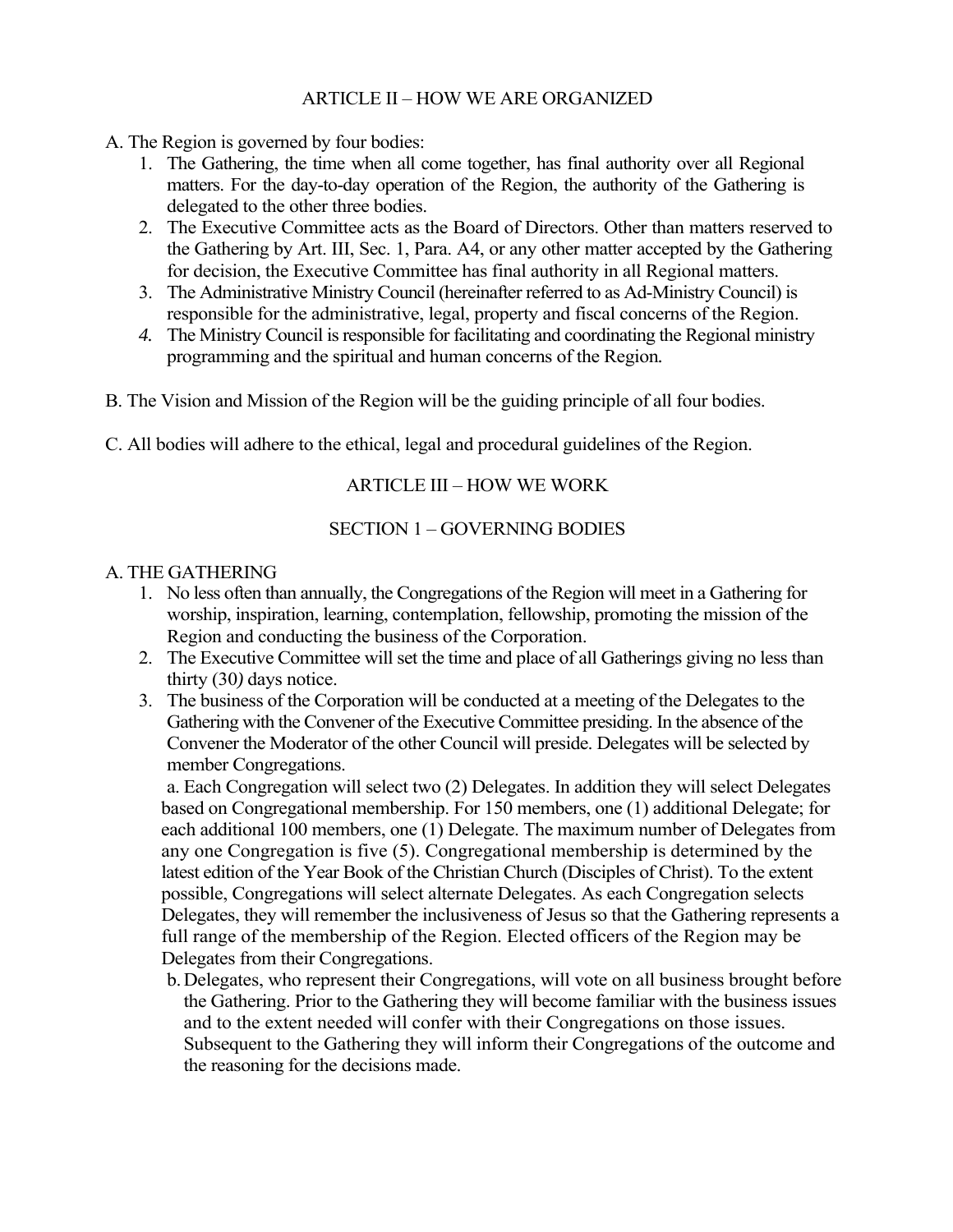- c. A quorum for the transaction of business is a simple majority of all Congregations, as well as a simple majority of all Delegates. Approval of business items is by a simple majority of Delegates present.
- d.Bob's Rules (attached) will ordinarily govern procedure. Upon the joint decision of the Convener and the Regional Minister, then parliamentary procedure, using Robert's Rules of Order will govern.
- 4. The Gathering is responsible for:
	- a. Electing the Officers of the Region
	- b.Calling the Regional Minister
	- c. Approving the sale or purchase of real estate of the Region
	- d.Approving the dissolution or merger of the Region
	- e. Deciding any other issue submitted to the Gathering

#### B. EXECUTIVE COMMITTEE

- 1. Members: The Moderator of each Council, the Vice-Moderator of each Council, the Secretary of each Council, the Financial Steward, the Financial Vice-Steward, the two (2) Members at Large of the Ad-Ministry Council, the two (2) Members at Large of the Ministry Council, four (4) Representatives of the Regional Expression of the Church and the Regional Minister. One of the Moderators, selected by the Executive Committee, will be the Convener and preside at all meetings. In the absence of the Convener the Moderator of the other Council will preside.
- 2. The Moderator and the Secretary of the Ad-Ministry Council are the President and the Secretary of the Corporation and the Financial Steward is the Chief Financial Officer. These officers and the Regional Minister are authorized to sign legal documents on behalf of the Corporation.
- 3. Duties
	- a. Serve as the Board of Directors.
	- b. Facilitate all staff, the Councils and Mission Clusters in living out the Vision and Mission of the Region.
	- c. Prepare an annual budget with input from the Ad-Ministry Council, the Ministry Council, appropriate committees and task teams. Upon approval by the Executive Committee the budget will be presented to a Gathering for its information.
	- d. Be the final authority when:
		- (1) The two Councils cannot resolve an issue.
		- (2) An issue requires prompt action and the appropriate Council cannot act in a timely manner.
		- (3) A Council refers an issue to the Executive Committee.
		- (4) There is an issue or issues that are deemed by the Executive Committee to be of major importance to the Region and beyond the purview of either the Ad-Ministry Council, the Ministry Council or the Regional Minister.
		- (5) A large bequest is received by the Region.
	- e. Create, receive reports from and disband committees and task teams as needed.
	- f. Replace Representatives of the Regional Expression of the Church when vacancies occur.
	- g. Confirm the appointment of Regional Elders.
	- h. Review the recommendation of the Ad-Ministry Council for the sale or purchase of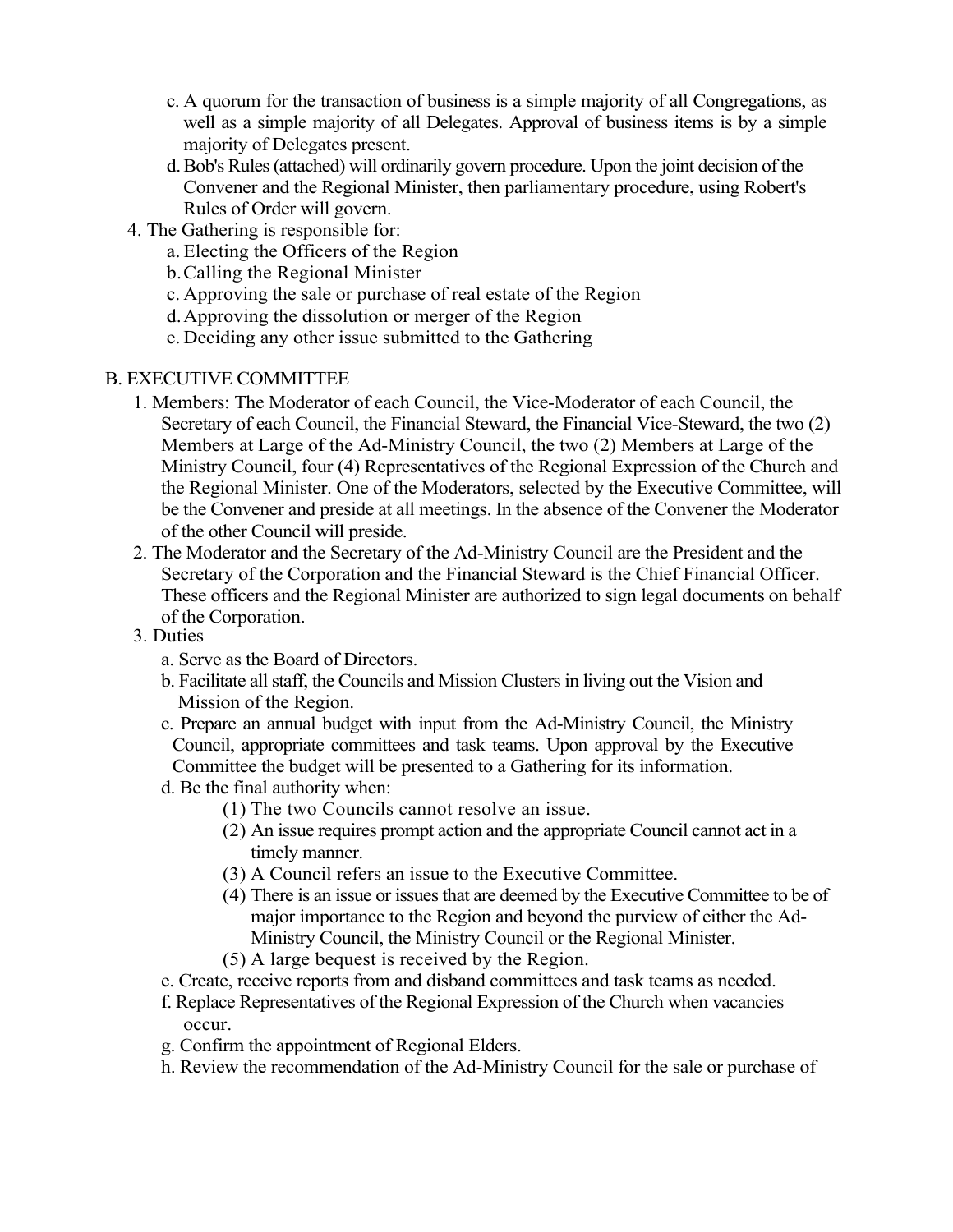real property and make a recommendation to the Gathering.

- i. Review and act on resolutions presented for submission to the Gathering in accordance with Art. III, Sec. 5.
- j. Determine the need for calling a Regional Minister in accordance with the process outlined in Art. III*,* Sec. 6, Para. D and effectuating that call. In the event of a vacancy in the office of Regional Minister provide for the administration of the Region.
- k.Make recommendations to the Gathering in the event of possible dissolution or merger of the Region.
- l. Perform any other task necessary for the ministry and life of the Region.
- 4. Meetings: The Executive Committee will meet as necessary but no less than twice a year at a time and place selected by the Convener and Regional Minister. Action on any item may be taken by telephonic, electronic or written means provided that members are given notice at least seventy two (72) hours in advance*.* A quorum for taking action is a simple majority of members.

#### C. AD-MINISTRY COUNCIL

1. Members: Moderator, Vice-Moderator, Secretary, Financial Steward, Financial Vice*-*Steward, two (2) Members at Large, the Regional Minister and, when deemed necessary by the Council, additional members appointed by the Council.

#### 2. Duties

- a. Oversee the administrative mission of the Region.
- b.Oversee the buying, selling, leasing, renting and managing of all property, either real or personal. The sale or purchase of real property will be referred*,* with recommendation, to the Executive Committee.
- c. Oversee the collection, disbursement*,* management and investment of all monies.
- d.Oversee the legal matters of the Region.
- e. Work collaboratively with the Ministry Council.
- f. Create, receive reports from and disband committees and task teams as needed.
- g.Replace elected and appointed members of the Council when vacancies occur.
- 3. Meetings: The Council will meet as necessary but no less than twice a year at a time and place selected by the Moderator. Action on any item may be taken by telephonic, electronic or written means provided that members are given notice at least seventy two *(*72*)* hours in advance. A quorum for taking action is a simple majority of members.

#### D. MINISTRY COUNCIL

- 1. Members: Moderator, Vice*-*Moderator, Secretary, either the Financial Steward or Financial Vice-Steward, two (2) Members at Large, the Regional Minister, one (1) Representative from each Mission Cluster, and when deemed necessary by the Council, additional members appointed by the Council.
- 2. Duties
	- a. Oversee the ministry mission of the Region.
	- b.Foster, support and work with Mission Clusters, standing committees and individual Congregations in carrying out the missions of each.
	- c. Create, receive reports from and disband committees and task teams as needed.
	- d.Work collaboratively with the Ad-Ministry Council.
	- e. Replace elected and appointed members of the Council when vacancies occur.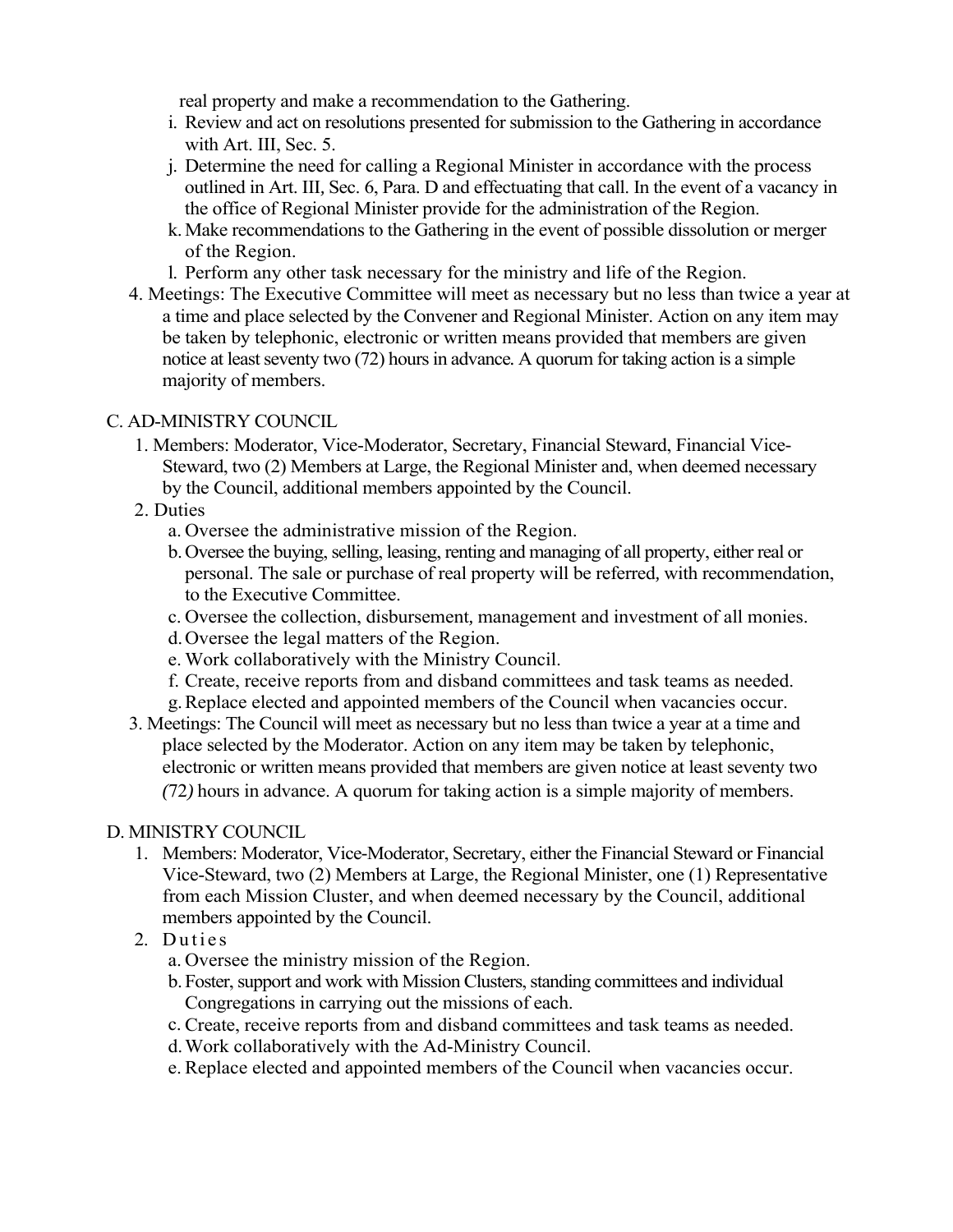3. Meetings: The Council will meet as necessary but no less than twice a year at a time and place selected by the Moderator. Action on any item may be taken by telephonic, electronic or written means provided that members are given notice at least seventy two (72) hours in advance. A quorum for taking action is a simple majority of members.

#### SECTION 2 – OTHER BODIES

#### A. MISSION CLUSTERS

- 1. A Mission Cluster is a group of people or Congregations formed to promote mission and fellowship. They are accountable to and report to the Ministry Council.
- 2. The first type of Mission Cluster is a group of Congregations based on geography. The geographical composition of these Clusters will be determined by the Ministry Council in consultation with the Congregations. Every Congregation is encouraged to be in a Geographic Cluster.
- 3. The second type of Mission Cluster is, ordinarily but not necessarily, several Congregations or groups within several Congregations, who may or may not be geographically related, and who have similar interests, or needs, or vision for a particular mission and wish to work together to live out their mission. Congregations may, and are encouraged to, participate in more than one Cluster. When a Cluster disbands it will inform the Council.
- 4. The third type of Mission Cluster is a Regional Fellowship Group, (e.g., Women's Ministry, Men's Ministry, Youth Ministry, GLAD, NAPAD).
- 5. A group wishing to be designated a Mission Cluster will request such from the Ministry Council. Upon a finding by the Council that the purpose of the Cluster is in accord with the Vision and Mission of the Region, the designation will be granted.
- 6. Each Cluster will form its internal structure and programs and will select one person as a Representative to the Ministry Council.
- 7. Representatives will bring their knowledge, enthusiasm and insight to the Ministry Council. They will bring the programs of the Ministry Council to their respective clusters.
- 8. If a cluster ceases to function in accord with the Vision and Mission of the Region it may be disbanded by a majority vote of the seven (7) elected officers of the Ministry Council. That decision may be appealed to a Hearing Body formed pursuant to Art. III, Sec. 4, Para. 5, whose decision will be final.

#### B. ELDERS

- 1. In cooperation with Regional Staff, Regional Elders serve as spiritual support to pastors and church leaders in the Region.
- 2. They serve as the Hearing Body as outlined in Art. III, Sec. 4, Para. *5*.
- 3. They are appointed by the Regional Minister and currently serving Elders and confirmed by the Executive Committee.
- 4. Their term of office is six years.

#### SECTION 3 - OFFICERS

#### A. NOMINATING COMMITTEE

1. The members of the nominating committee are the Moderator or Vice-Moderator of each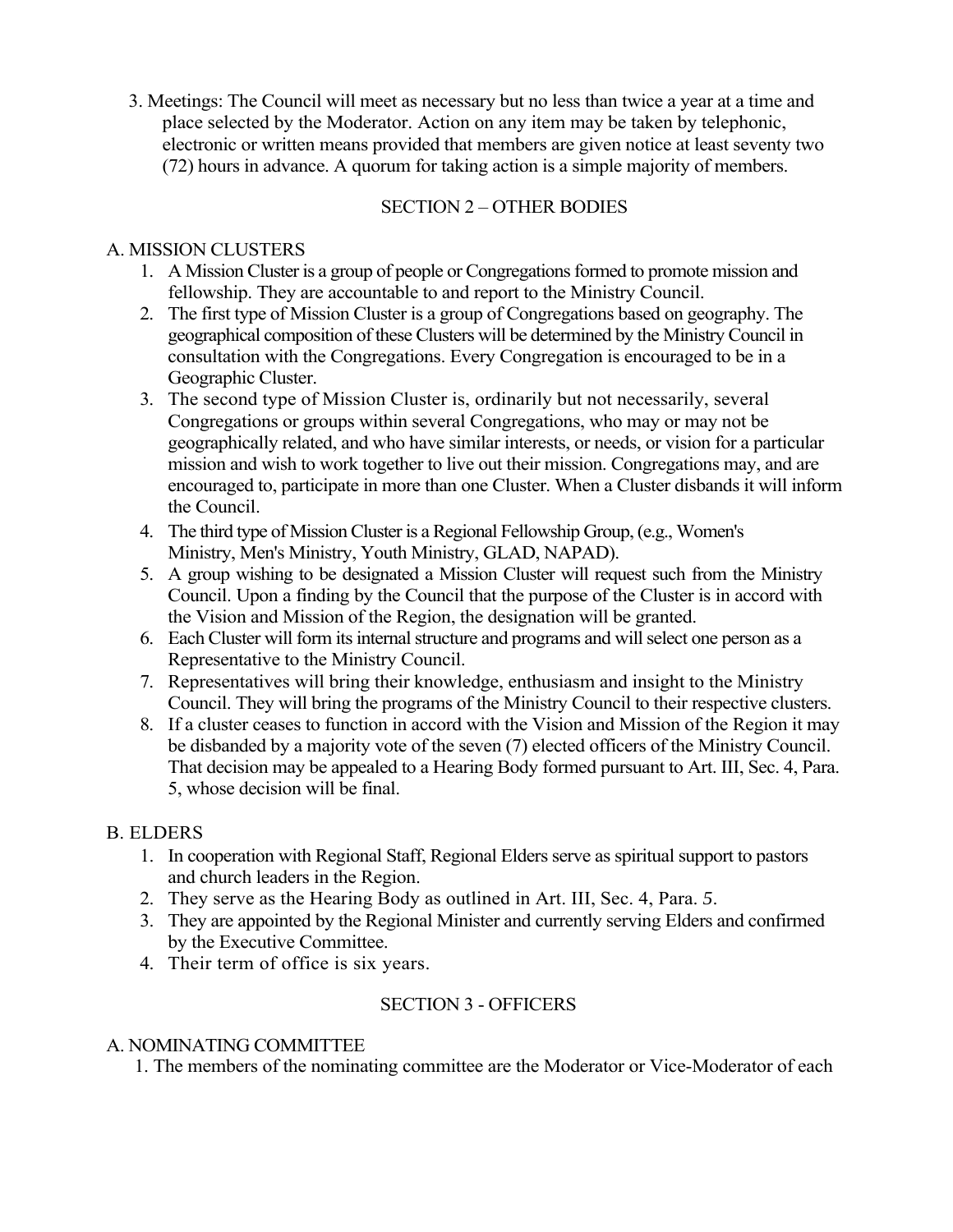Council, the two (2) Members at Large of the Ad-Ministry Council, the two (2) Members at Large of the Ministry Council, two (2) Representatives of the Regional Expression of the Church selected by the Executive Committee, and the Regional Minister.

- 2. They will nominate in accordance with the election schedule in Paragraph B of this Section the two Moderators, two Vice-Moderators, two Secretaries, one (1) Financial Steward, one *(*1) Financial Vice-Steward, two (2) Members at Large of the Ad-Ministry Council, two (2) Members at Large of the Ministry Council, four (4) Representatives of the Regional Expression of the Church who serve on the Executive Committee and a person to serve on the General Board of the Christian Church (Disciples of Christ) according to the election cycle of the General Board.
- 3. They will present the slate of officers to the Congregations no less than thirty (30) days prior to the Gathering at which the vote will occur.
- 4. The committee will work assiduously at being inclusive, with attention to both the geographic and human diversity of our Region, in its selection of nominees.

#### B. ELECTIONS AND TERMS OF OFFICE

- 1. The nominated officers will be elected at a Gathering, taking office at the conclusion of the Gathering at which they are elected. The terms of office are two (2) years except for the Financial Steward and Financial Vice-Steward whose terms are three (3) years.
- 2. At the first election under these By-laws all officers will be elected with the two Moderators, the two Secretaries, the two (2) Ad-Ministry Council Members at Large and two (2) Representatives of the Regional Expression of the Church elected for three-year terms; the two (2) Vice-Moderators, the two (2) Ministry Council Members at Large and two (2) Representatives of the Regional Expression of the Church elected for two-year terms; the Financial Steward and Financial Vice-Steward for three-year terms.
- 3. On the second year there will be no election. On the third year and yearly thereafter elections will be held.
- 4. An office may be shared with one other person but with only one vote in meetings.
- 5. No person may serve as an officer for more than three consecutive election cycles. After two years out of office, a person is again eligible for office.

#### C. DUTIES

- 1. Moderators
	- a. Preside at all meetings of their respective Councils.
	- b.Set the time and place for meetings of their respective Councils.
	- c. Perform such other duties as assigned by their respective Councils.
	- d.The Executive Committee Convener will preside at the business portion of Gatherings.
- 2. Vice-Moderators
	- a. Preside at any meeting where the Moderator is absent.
	- b.Perform other duties as assigned by their respective Moderators or Councils.
- 3. Ad-Ministry Council Secretary
	- a. Make a complete record of the business portion of any Gathering.
	- b.Make a complete record of the meetings of the Ad-Ministry Council and the Executive Committee.
- 4. Ministry Council Secretary: Make a complete record of the meetings of the Ministry Council.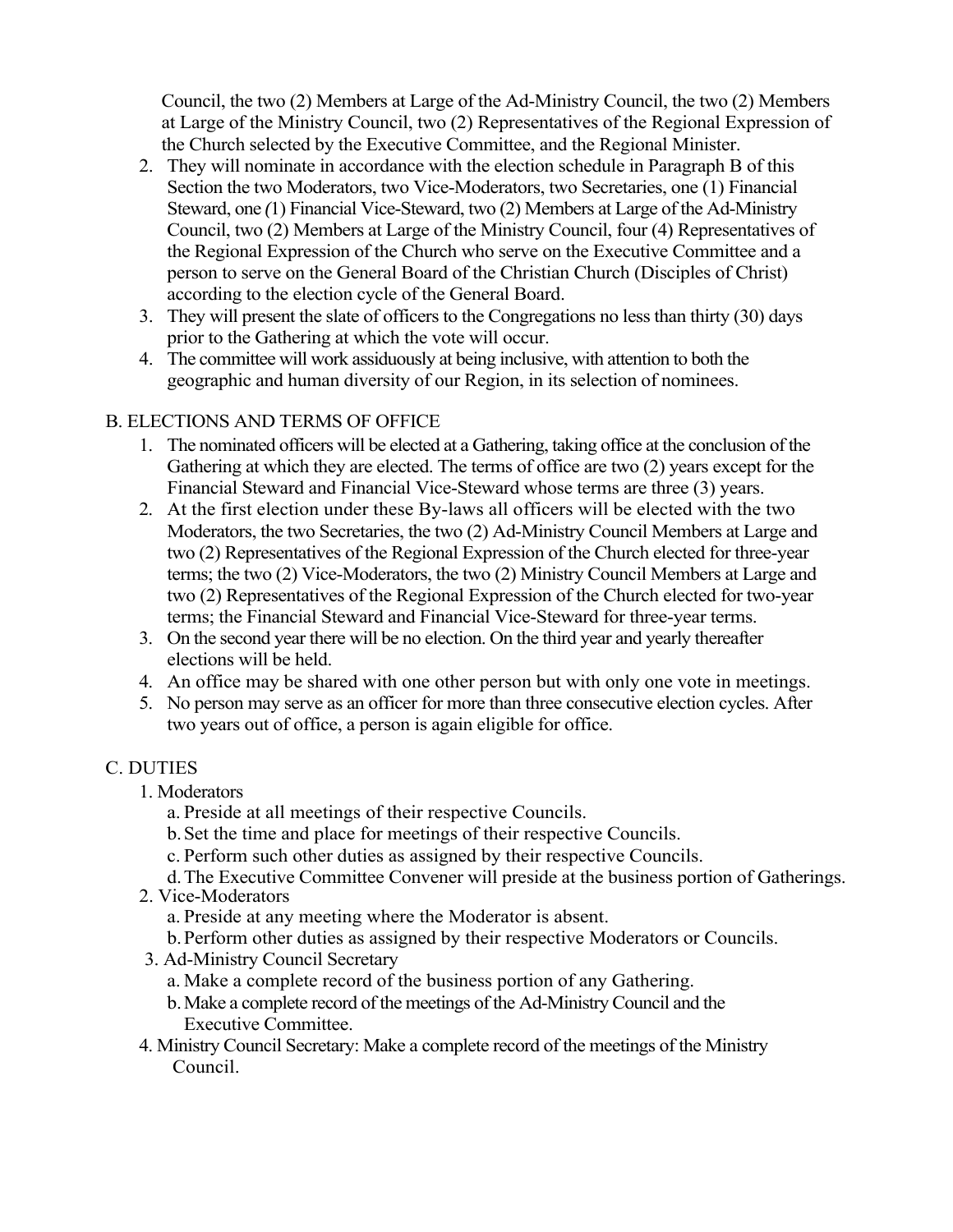- 5. Financial Steward: Working with the Regional Minister, oversee the financial well being of the Region.
- 6. Financial Vice-Steward: Assist the Financial Steward.
- 7. Members at Large: Bring their knowledge and insight to and from their respective Councils.
- 8. Representatives of the Regional Expression of the Church: Bring a concern for the life and ministry of the Church, from global to regional to local.

#### D. ACCOUNTABILITY

- 1. Each person accepting an office will do so with the intent of serving the full term of the office and with the intent of being accountable through spiritual, physical, financial and mental presence.
- 2. Any officer with two unexcused absences from meetings may be subject to dismissal from that office by the Executive Committee.
- 3. Any allegation of inappropriate conduct by an officer will be brought to the Executive Committee for informal discussion and resolution. If that does not resolve the issue, the Regional Minister will appoint a Hearing Body pursuant to Art. III, Sec. 4, Para. 5, whose decision will be final.

#### SECTION 4 – SETTLEMENT OF ISSUES

- A. It is the obligation of the Region, the Executive Committee, the Ad-Ministry Council and the Ministry Council to be sensitive to all concerns that come before them. In the event of an issue on which a minority believes it cannot get a hearing, the following applies:
	- 1. For Committees and Clusters: Issues that cannot be resolved within the Committee or Cluster will be brought to their supervising Council for resolution.
	- 2. For the Executive Committee, the Ad-Ministry Council and the Ministry Council: After good-faith efforts to be heard fail, one-third (1/3) of the members, either orally or in writing, may request a hearing on an issue, which request will be granted.
	- 3. For the Region: After good-faith efforts to be heard fail, no fewer than seven (7) Congregations may, by board action and in writing, request a hearing on an issue, which request will be granted.
- B. Hearings will be before a a Hearing Body of five (5) Regional Elders, appointed for each case, by the Regional Minister. The Hearing Body for each case will devise its process and issue its decision, which will be final. The obligation of the Hearing Body is to fully hear the proponents of the issue so that the proponents believe they have been heard and understood. They will act on issues arising in the following Sections of Article III: Sec. 2, Para. A8; Sec. *3,* Para. D3; paragraphs 3 and 4 of this Section 4; and Sec. 5.

#### SECTION 5 – RESOLUTIONS BEFORE THE GATHERING

A group of seven (7) or more Congregations by board action and in writing or fifty (50) or more active members of Disciples churches from seven (7) or more Congregations wishing to place an issue before the Gathering will submit, no less than ninety (90) days prior to the Gathering, their resolution to the Executive Committee for review and decision to grant, modify or deny their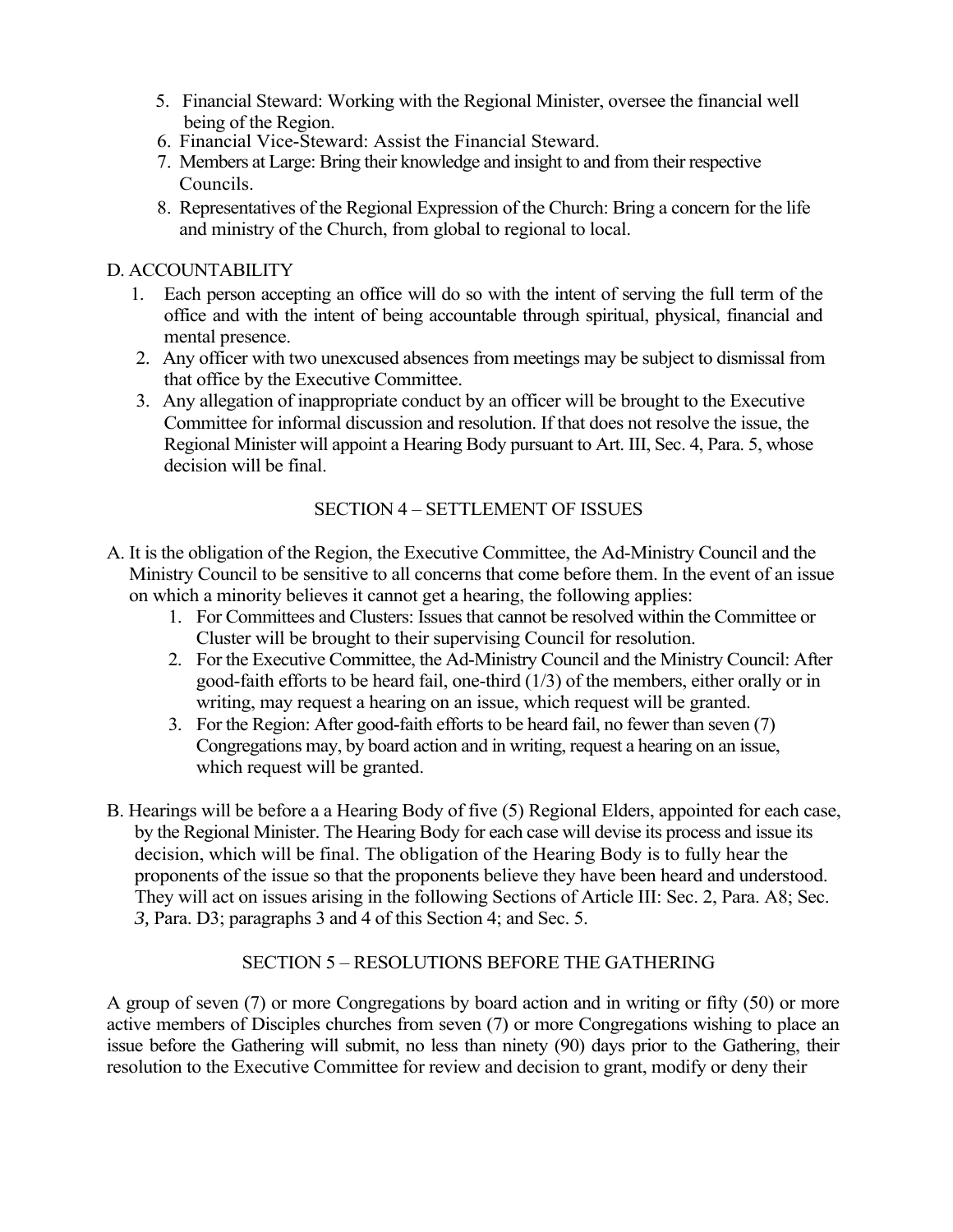request. If their request is denied they may request a hearing before a Hearing Body formed pursuant to Art. III, Sec. 4, Para. 5, whose decision will be final.

#### SECTION 6 – REGIONAL MINISTER

- A. The term of office is six (6) years with a limit of two terms. A second term may be served consecutively under paragraph D1 below or at a later time under paragraph D2 below.
- B. Duties: Be the watchful pastoral presence of the Region ensuring that regional ministry functions effectively. Foster the Vision and Mission of the Region as set forth in these By-Laws and as determined from time to time by the two Councils and the Executive Committee. Minister to Congregations and their pastors. Serve as the Regional Representative to the General Church and other church bodies as needed from time to time. Administer the Regional Office with full authority over procedures, hiring, supervision and dismissal of staff and anything else necessary for an effective office.
- C. Discharge will be by policies outlined in the Personnel Procedure Manual.

#### D. VACANCY

- 1. At the beginning of the sixth year of the first term, the Executive Committee, in consultation with the Ad-Ministry Council and the Ministry Council, will begin a process to determine if re-election is appropriate. If so, they will inform members of the Region and set a Gathering for the election. A quorum for this Gathering is two-thirds (2/3) of all Congregations and two-thirds (2/3) of all Delegates. On a favorable vote of two-thirds (2/3) of the Delegates present, the Regional Minister will be called for a second term.
- 2. In all other situations, on the determination of the Executive Committee, in consultation with the Ad-Ministry Council and the Ministry Council, that a new Regional Minister needs to be called, they will appoint a Regional Minister Selection Committee of eight (8) members and three (3) alternates, representing a full range of the Congregations and membership of the region. The Ad*-*Ministry Council and the Ministry Council will have no fewer than two (2) members each on the eight (8) member committee. In the event of the expiration of the term of office of a member of the committee prior to selection of a Regional Minister nominee, that person shall remain on the committee until the conclusion of its work. Six votes are necessary for the selection of a candidate.
	- a. On selection of a candidate, the Selection Committee will present the name to a joint meeting of the full membership of the Ad-Ministry Council and the Ministry Council for approval. On a favorable vote of three-quarters (3/4) of the total membership of both Councils, the name will be presented to the Executive Committee, who will present the name and qualifications to the members of the Region and recommend a call.
	- b.The Executive Committee will set a Gathering for the purpose of calling the Regional Minister. A quorum for this Gathering is two-thirds (2/3) of all Congregations and two-thirds (2/3) of all Delegates*.* On a favorable vote of two-thirds (2/3) of the Delegates present a call will be issued to the nominee.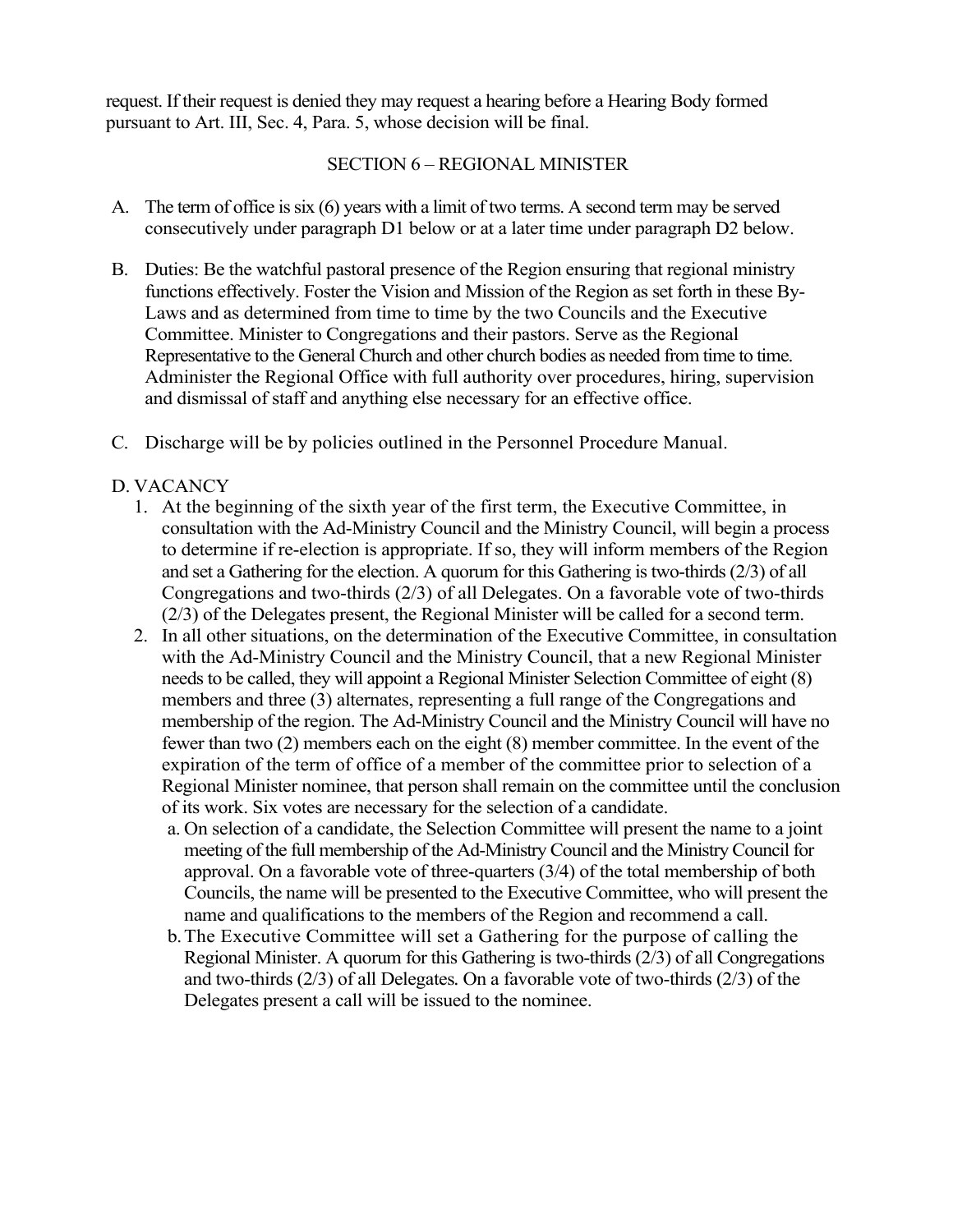#### SECTION 7– PROPERTIES, ASSETS AND FISCAL YEAR

- A. The properties and assets of the Region are irrevocably dedicated to religious or charitable purposes.
- B. None of the assets of the Region will inure to the benefit of any director, officer or employee of the Region or any private individual.
- C. The fiscal year of the Corporation is January 1 through December 31.
- D. In the event of dissolution of the Region, all liabilities and obligations of the Region will be satisfied by payment or transfer, and discharged. Any assets remaining will be transferred or conveyed to the Christian Church (Disciples of Christ) in the United States and Canada or its corporate successor. Should the above entity be no longer in existence or not qualify for exempt status under Sec.  $501(c)(3)$  of the United States Internal Revenue Code, all assets remaining will be transferred or conveyed to one or more domestic or foreign churches, societies or organizations engaged in activities substantially similar to those of the Region and who qualify under Sec.  $501(c)(3)$  of the United States Internal Revenue Code, pursuant to a plan of distribution approved by the Executive Committee and the Gathering and directed by the Ad-Ministry Council.
- E. In the event of dissolution of the Region by merger with another body of the Christian Church (Disciples of Christ) in the United States and Canada or another ecumenical body, transfer of assets and liabilities from the Region to the new body will be pursuant to a plan approved by the Executive Committee and the Gathering and directed by the Ad-Ministry Council.

#### ARTICLE IV – HOW WE CHANGE

When the inevitable time arrives that these By-laws need changing, the Executive Committee, with the concurrence of the Ad-Ministry Council and the Ministry Council, will set in motion the process to amend or repeal these By-laws. Notice of changes will be given to all Congregations no less than thirty (30) days prior to the Gathering that will consider them. A quorum for this Gathering is two-thirds (2/3) of all Congregations and two-thirds (2/3) of all Delegates. On a favorable vote of two-thirds (2/3) of the Delegates present the changes will be approved.

#### BOB'S RULES OF ORDER

For most organizations in which people share a sense of trust and a common vision, these simple rules are enough to run meetings in a friendly, yet efficient manner---without the need for using hundreds of specific and sometimes obscure rules of parliamentary procedure.

- A. To speak at the meeting, a person must be recognized by the chair. Only one person can be recognized at a time.
- B. A main motion must be made and seconded before discussion can begin on any proposal for action.
- C. Only three things can happen to a main motion: it may be amended, tabled, adopted/rejected. 1. An amendment can be debated, amended itself, and finally adopted or rejected by a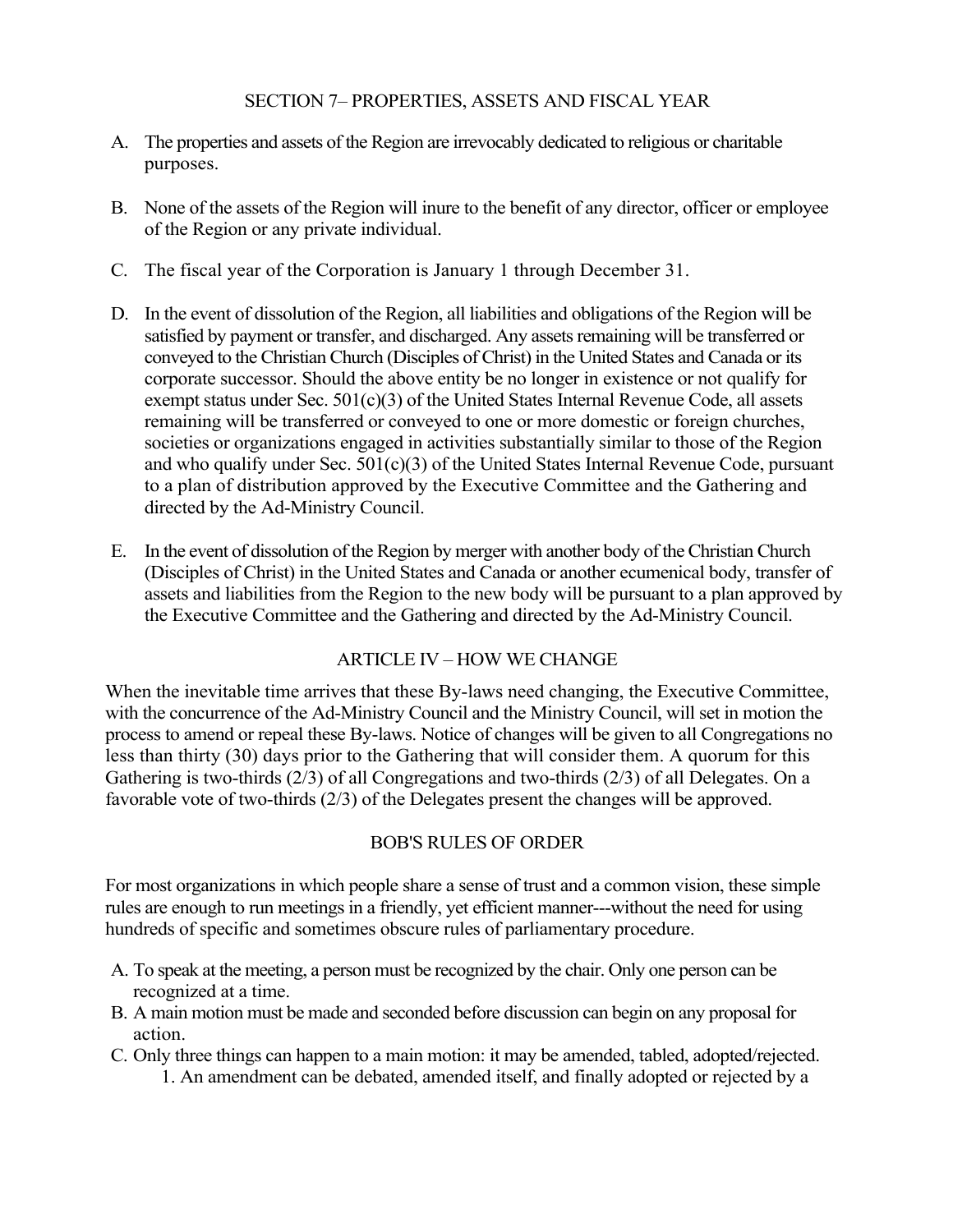majority vote of those voting. If it is adopted, it becomes part of the main motion. If it is rejected, the debate returns to the main motion.

2.A motion to table requires a majority vote of those voting. A main motion may be tabled to a subsequent meeting or to a later time in the current meeting. If tabled, it cannot be brought up again until the date or time specified in the motion.

3.The main motion (as amended) can be adopted or rejected by a majority of those voting. Once the main motion has been voted upon, there can be no further discussion of it.

D. After sufficient debate has taken place on an amendment or a main motion, anyone can "call the question" --ie, move to end debate and proceed immediately to a vote. This can be done either "informally" or "formally".

1.If the question is called "informally", the chair asks if everyone is ready to vote. If there is no objection, an immediate vote is taken, with no more debate allowed.

2.If someone objects to ending the debate, an immediate vote with no discussion allowed is taken. If two-thirds of those voting wish to end debate, then no more discussion is allowed. If less than two-thirds vote to end debate, then discussion continues until someone else "calls the question".

E. A motion to adjourn a meeting can be made at any time. There is an immediate vote with no debate allowed. If a majority of those voting wish to adjourn, then the meeting is adjourned. If less than a majority wish to adjourn, then the meeting continues.

Under "Bob's Rules of Order", all other questions regarding the running of a meeting should be decided by the chair on the basis of...common sense! If someone tries to speak out of turn or disrupt the meeting in any way, the chair can rule that person "out of order".

If anyone objects to any decision by the chair, that person can "challenge the ruling of the chair". When this occurs, each voting participant---including the chairperson---can speak to the challenge once and for only one minute. The debate is ended and a vote is taken immediately to either uphold or reject the decision of the chair. If the majority of those voting uphold the ruling of the chair, then the meeting proceeds. If the majority votes to reject the ruling of the chair, then the chair must announce a different decision, which can also be challenged if it is not acceptable.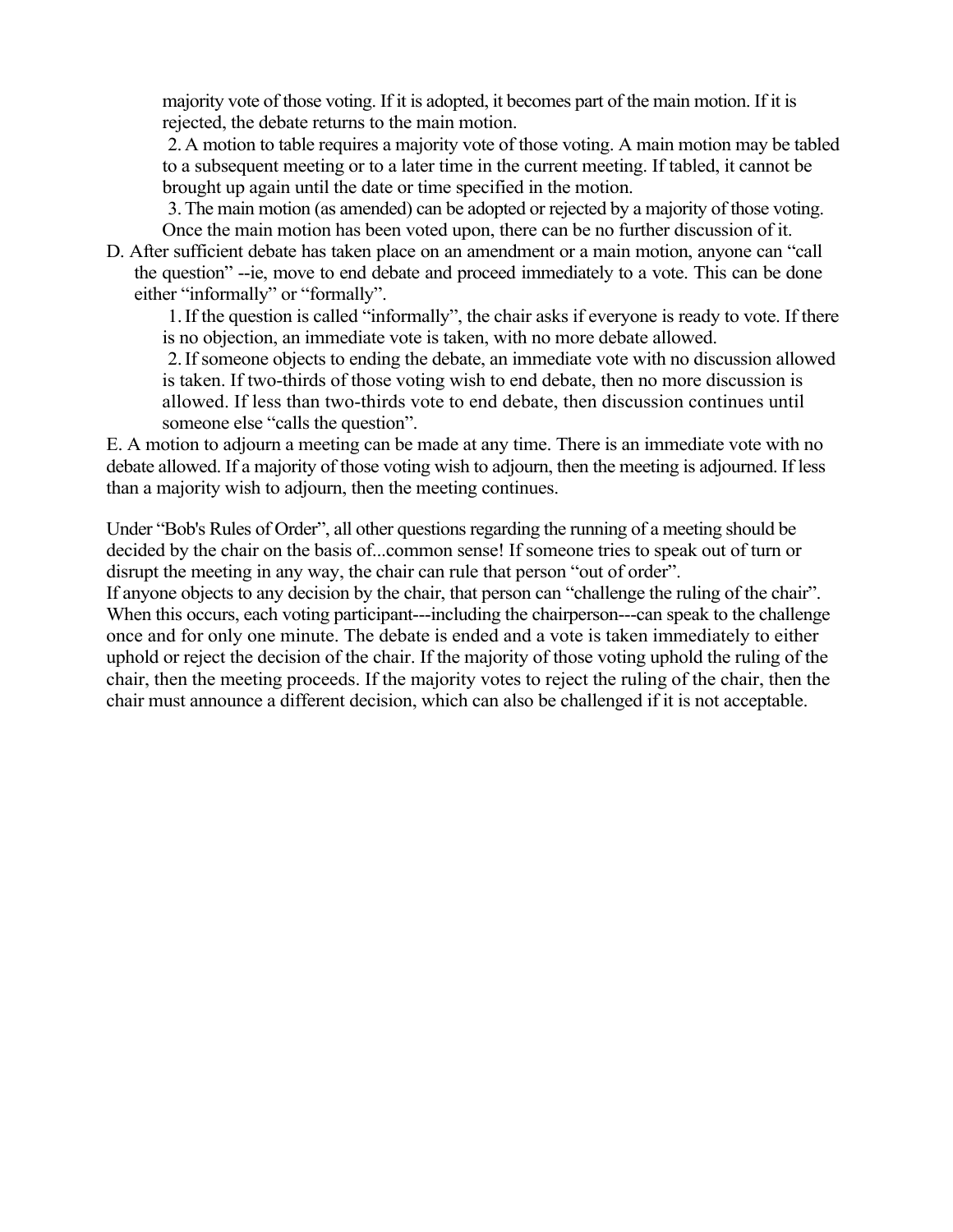#### ELECTION SCHEDULE \*

| 2011 |        | 2 Mods 2 VMods 2 Sctys 2 AdMin |         | <b>MAL</b> | 2 Ministry<br><b>MAL</b> |                | FinStew FinVStew | 4 Reps of<br>Church |
|------|--------|--------------------------------|---------|------------|--------------------------|----------------|------------------|---------------------|
| 2012 |        | NO                             | E       | L E        | C T I 0                  | N <sub>S</sub> |                  |                     |
| 2013 |        | 2 VMods                        |         |            | 2 MAL                    |                |                  | 2 Reps              |
| 2014 | 2 Mods |                                | 2 Setys | 2 MAL      |                          | FinStew        | FinVStew         | 2 Reps              |
| 2015 |        | 2 VMods                        |         |            | 2 MAL                    |                |                  | 2 Reps              |
| 2016 | 2 Mods |                                | 2 Setys | 2 MAL      |                          |                |                  | 2 Reps              |
| 2017 |        | 2 VMods                        |         |            | 2 MAL                    | FinStew        | FinVStew         | 2 Reps              |
| 2018 | 2 Mods |                                | 2 Setys | 2 MAL      |                          |                |                  | 2 Reps              |

*\* Corrected Schedule (02/16/2015)* 

The original Election Schedule had inaccurately shown the bi-annual elections of the Administry Council Membersat-Large (AMAL) beginning 2013 and the biannual elections of the Ministry Members-at-Large (MMAL) beginning 2014. In accordance to Section 3, Part B, Paragraph 1, these positions are elected for a term of two year (2) term with the exception that in the first election of these bylaws, the AMAL are elected for a term of three (3) years, as directed by Section 3, Part B, Paragraph 2.As such, the bi-annual elections for the AMAL begins in 2014 and the bi-annual elections for the MMAL begin in 2013. This corrected visual reflects the directive s put forth in Sectoin 3, Part B, Paragraphs 1 & 2.